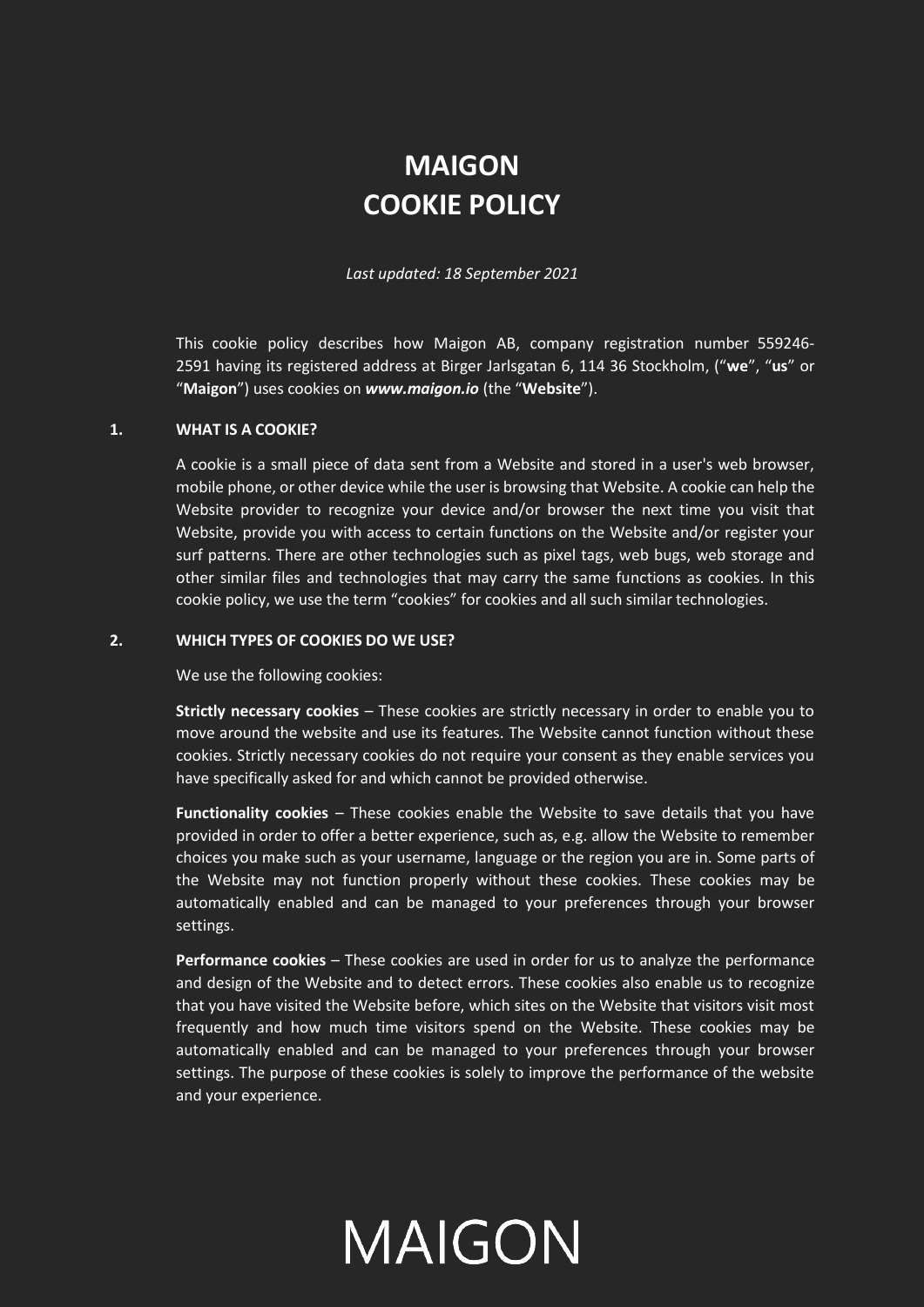We also use cookies from third parties. This means that third parties have created these cookies and the cookies are set on your device via our Website.

# **3. INFORMATION ABOUT OUR COOKIES**

We use the following cookies for the purposes set out below:

| <b>Type of cookie</b>       | Cookie name /<br>group | <b>Purpose and personal data</b><br>processed                                                                                                                           | <b>Duration</b><br>type |
|-----------------------------|------------------------|-------------------------------------------------------------------------------------------------------------------------------------------------------------------------|-------------------------|
| First-party                 | csrftoken              | "csrf" stands for "cross-site forgery<br>request". This cookie is used to<br>ensure the safety when submitting<br>a form (i.e. the contract submitted<br>for analysis). | Permanent               |
| First-party                 | <b>AWSELB</b>          | AWSELB cookie ensures user<br>session integrity.                                                                                                                        | Session                 |
| First-party,<br>third-party | HubSpot cookies        | HubSpot cookie is required for the<br>chat service to operate. We also<br>use HubSpot for sales and<br>marketing administration.                                        | Session,<br>permanent   |
| First-party,<br>third-party | Stripe cookies         | Stripe cookie is necessary for<br>payments.                                                                                                                             | Session,<br>permanent   |
| Third-party                 | LinkedIn cookies       | LinkedIn cookie is necessary for<br>social sharing and follow<br>functionality.                                                                                         | Session,<br>permanent   |

## **4. YOUR CONSENT TO COOKIES**

By clicking "OK" on our cookie banner on the Website you consent to the use of cookies.

The personal data processing that occurs through cookies is based on your consent as a legal ground for processing. This means that you have a choice to allow or deny some or all of the cookies, except for strictly necessary cookies. Most web browsers also allow you to manage your cookie preferences. You can set your browser to refuse cookies or delete certain cookies. In general, you should also be able to manage similar technologies by using your browser's preferences.

You can review or remove cookies that have already been set through your web browser. The way you can do this usually differsfrom one web browser to another. Most web browsers have published instructions on how to manage cookies.

Since cookies are always set to the device and browser you use to visit the Website, you will need to separately manage cookies on all the different devices and browsers you use to visit the Website.

Please note that if you choose to block cookies, the functionality of the Website may be affected.